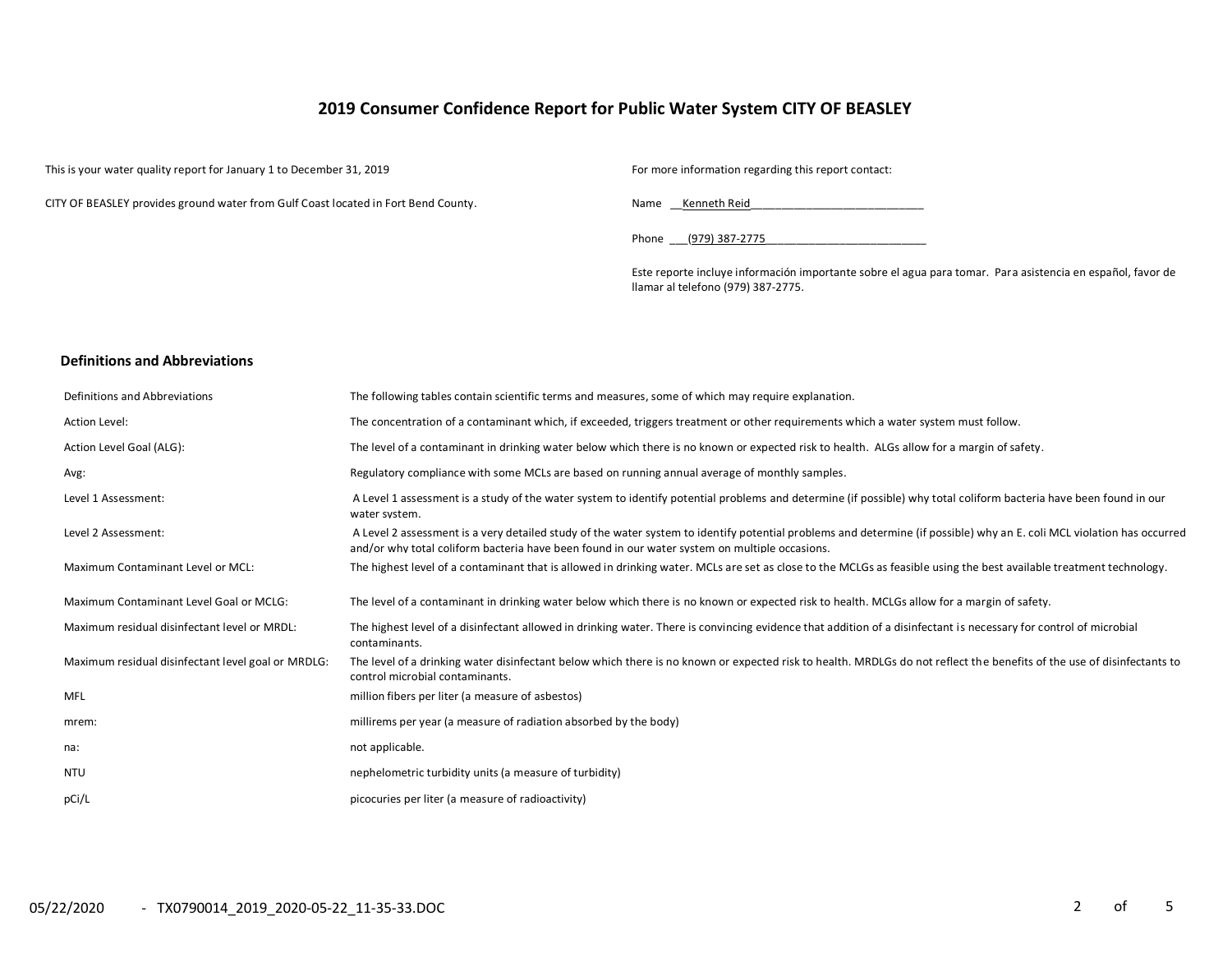### **Definitions and Abbreviations**

| ppb:                       | micrograms per liter or parts per billion - or one ounce in 7,350,000 gallons of water. |
|----------------------------|-----------------------------------------------------------------------------------------|
| ppm:                       | milligrams per liter or parts per million - or one ounce in 7,350 gallons of water.     |
| ppq                        | parts per quadrillion, or picograms per liter (pg/L)                                    |
| ppt                        | parts per trillion, or nanograms per liter (ng/L)                                       |
| Treatment Technique or TT: | A required process intended to reduce the level of a contaminant in drinking water.     |

# **Information about your Drinking Water**

The sources of drinking water (both tap water and bottled water) include rivers, lakes, streams, ponds, reservoirs, springs, and wells. As water travels over the surface of the land or through the ground, it dissolves naturally-occurring minerals and, in some cases, radioactive material, and can pick up substances resulting from the presence of animals or from human activity.

Drinking water, including bottled water, may reasonably be expected to contain at least small amounts of some contaminants. The presence of contaminants does not necessarily indicate that water poses a health risk. More information about contaminants and potential health effects can be obtained by calling the EPAs Safe Drinking Water Hotline at (800) 426-4791.

Contaminants that may be present in source water include:

- Microbial contaminants, such as viruses and bacteria, which may come from sewage treatment plants, septic systems, agricultural livestock operations, and wildlife.

- Inorganic contaminants, such as salts and metals, which can be naturally-occurring or result from urban storm water runoff, industrial or domestic wastewater discharges, oil and gas production, mining, or farming.

- Pesticides and herbicides, which may come from a variety of sources such as agriculture, urban storm water runoff, and residential uses.

- Organic chemical contaminants, including synthetic and volatile organic chemicals, which are by-products of industrial processes and petroleum production, and can also come from gas stations, urban storm water runoff, and septic systems.

- Radioactive contaminants, which can be naturally-occurring or be the result of oil and gas production and mining activities.

In order to ensure that tap water is safe to drink, EPA prescribes regulations which limit the amount of certain contaminants in water provided by public water systems. FDA regulations establish limits for contaminants in bottled water which must provide the same protection for public health.

Contaminants may be found in drinking water that may cause taste, color, or odor problems. These types of problems are not necessarily causes for health concerns. For more information on taste, odor, or color of drinking water, please contact the system's business office.

You may be more vulnerable than the general population to certain microbial contaminants, such as Cryptosporidium, in drinking water. Infants, some elderly, or immunocompromised persons such as those undergoing chemotherapy for cancer; persons who have undergone organ transplants; those who are undergoing treatment with steroids; and people with HIV/AIDS or other immune system disorders, can be particularly at risk from infections. You should seek advice about drinking water from your physician or health care providers. Additional guidelines on appropriate means to lessen the risk of infection by Cryptosporidium are available from the Safe Drinking Water Hotline (800-426-4791).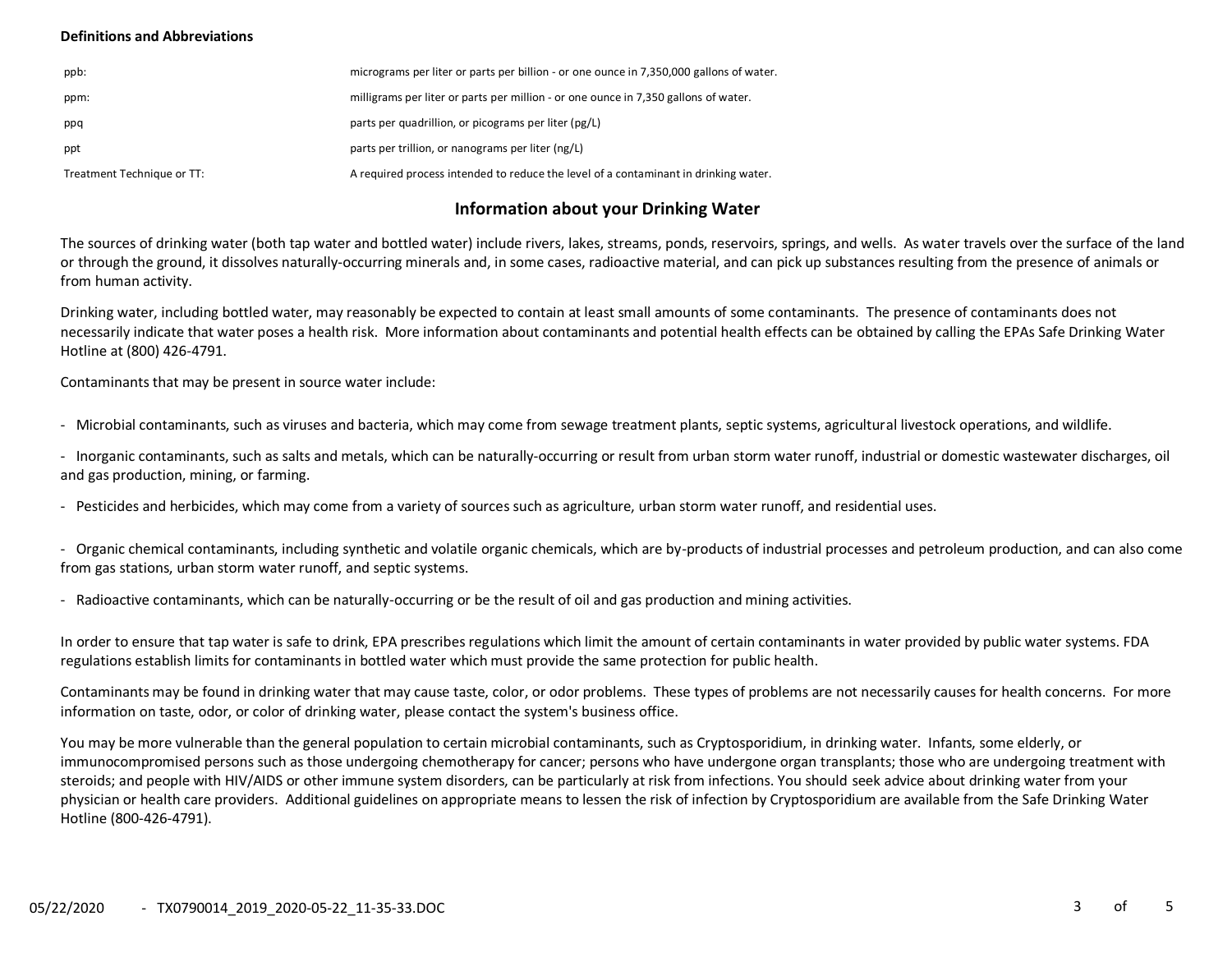If present, elevated levels of lead can cause serious health problems, especially for pregnant women and young children. Lead in drinking water is primarily from materials and components associated with service lines and home plumbing. We are responsible for providing high quality drinking water, but we cannot control the variety of materials used in plumbing components. When your water has been sitting for several hours, you can minimize the potential for lead exposure by flushing your tap for 30 seconds to 2 minutes before using water for drinking or cooking. If you are concerned about lead in your water, you may wish to have your water tested. Information on lead in drinking water, testing methods, and steps you can take to minimize exposure is available from the Safe Drinking Water Hotline or at http://www.epa.gov/safewater/lead.

#### **Information about Source Water**

'TCEQ completed an assessment of your source water, and results indicate that some of our sources are susceptible to certain contaminants. The sampling requirements for your water system is based on this susceptibility and previous sample data. Any detections of these contaminants will be found in this Consumer Confidence Report. For more information on source water assessments and protection efforts at our system contact **Kenneth Reid (979) 387-2775.**

| Lead and Copper | Date Sampled | <b>MCLG</b> | <b>Action Level (AL)</b> | 90th Percentile | # Sites Over AL | <b>Units</b> | <b>Violation</b> | <b>Likely Source of Contamination</b>                                                                        |
|-----------------|--------------|-------------|--------------------------|-----------------|-----------------|--------------|------------------|--------------------------------------------------------------------------------------------------------------|
| Copper          | 09/24/2018   | 1.3         | 1.3                      | 0.052           |                 | ppm          | N                | Erosion of natural deposits; Leaching from wood<br>preservatives; Corrosion of household plumbing<br>cyctome |

# **2019 Water Quality Test Results**

| <b>Inorganic Contaminants</b> | <b>Collection Date</b> | <b>Highest Level</b><br><b>Detected</b> | <b>Range of Individual</b><br><b>Samples</b> | MCLG | <b>MCL</b> | <b>Units</b> | <b>Violation</b> | <b>Likely Source of Contamination</b>                                                                      |
|-------------------------------|------------------------|-----------------------------------------|----------------------------------------------|------|------------|--------------|------------------|------------------------------------------------------------------------------------------------------------|
| Arsenic                       | 2019                   | 2.4                                     | $2.4 - 2.4$                                  |      | 10         | ppb          | N                | Erosion of natural deposits; Runoff from orchards;<br>Runoff from glass and electronics production wastes. |
| Barium                        | 2019                   | 0.249                                   | $0.249 - 0.249$                              |      |            | ppm          | N                | Discharge of drilling wastes; Discharge from metal<br>refineries; Erosion of natural deposits.             |